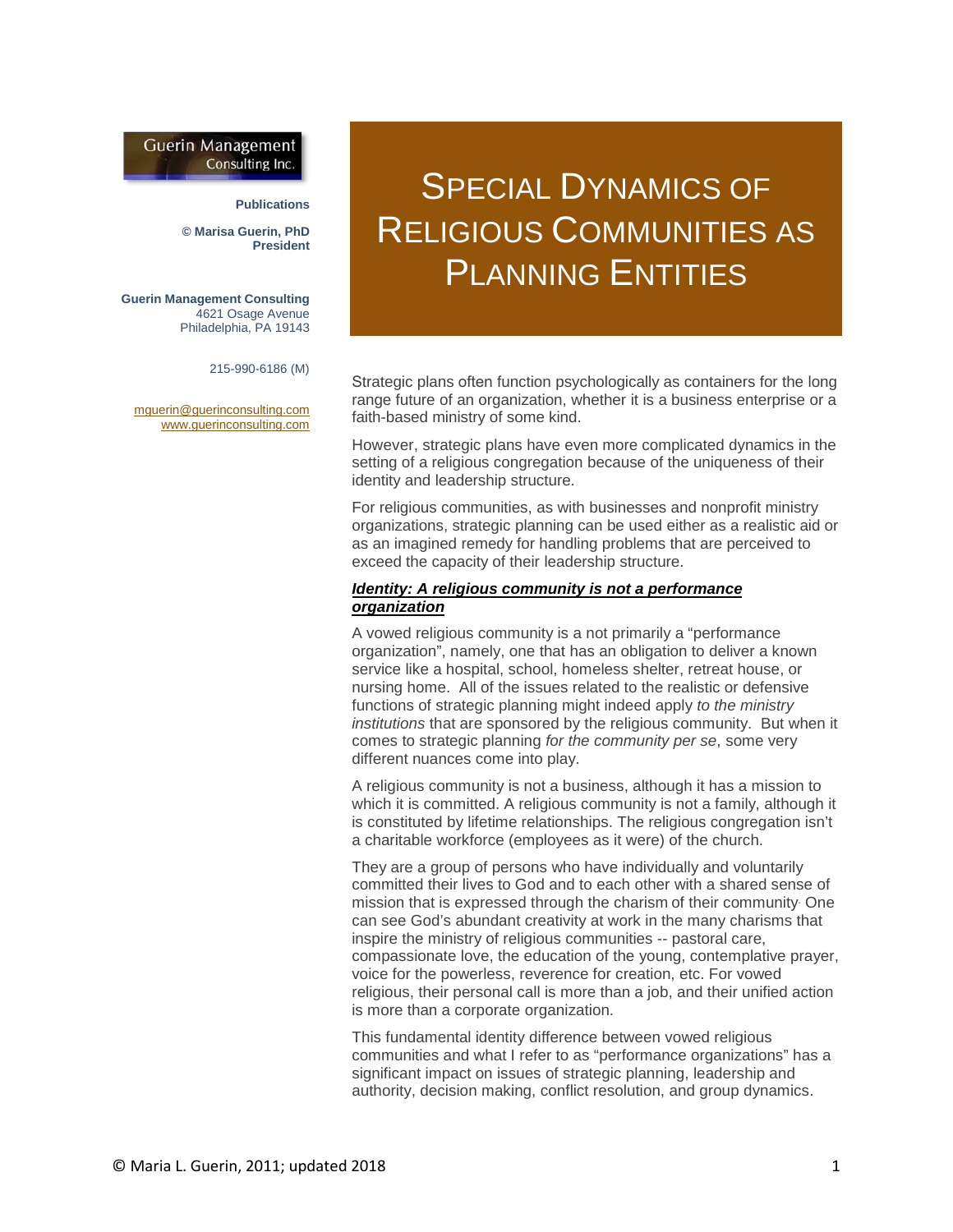The distinction is further muddied because the *administrative infrastructure* that is necessary to support the life and mission of the community *is a performance organization!* This includes the office staff, finance personnel, and those responsible for the care of buildings or grounds, and potentially many more individuals.

The resistance to "corporate" mechanisms like strategic planning that arises within religious communities is partly attributable to their difficulty in differentiating the issues for which organizational management disciplines might be valuable, versus the kinds of issues for which communal processes of discernment and dialogue are more appropriate.

# *Leadership Structure: Leadership is called forth from within the membership.*

Because of their leadership structure, the succession issues for a vowed religious congregation are completely different from those in a performance organization, which recruits and hires its leaders. Religious community leaders are elected or appointed for a defined term of office, after which the leaders return to their status as members of the community body.

While the religious community has a single "canonical" leader –that is, the responsible person with respect to the authority structure of the larger church – in actual practice most religious community leaders operate collegially within a team or council structure that collectively assumes responsibility for the leadership function.

There is a certain amount of prayerful discernment that takes place within the religious community in the process of electing its leadership for the next term, but the universe of available leader-persons is confined to the membership of the community. That tends to dash the illusion that a leader can be found who has all of the requisite knowledge and skills to deal with all of the burdens of the leadership role.

## *(Ironically, this is a more realistic basis for action than the hope for a superhero that often infuses executive search processes in large corporate organizations.)*

In this setting, the stressor that prompts the strategic planning activity certainly could be an anxiety about the capability of the leadership, but it could also be an anxiety that all members of the community share – namely, how to address known limits to their human or financial resources while living out their call.

# *Inherent Challenges to the Role Constrain Strategic Leadership*

A number of factors present unique challenges to the strategic leadership role of elected religious congregation leaders: the dynamics of election cycles, displacement of reliability onto staff or processes, and cultural or personal ambivalence about the exercise of leadership authority. Unless they are managed with eyes open and courage, these factors can seriously constrain the capability of religious leaders to provide the necessary leadership to organizations facing planning and change.

#### ELECTION CYCLE DYNAMICS

The term of office produces an oscillating cycle of high and low levels of confidence in the authorization of the leaders – at its peak from early to middle in the interval between elections, and at diminished levels for those approaching election challenges or those holding lame duck status prior to installation of newly elected officers. Strategic planning must be timed so that the credibility and authority of the elected leaders is strong enough to validate the plan and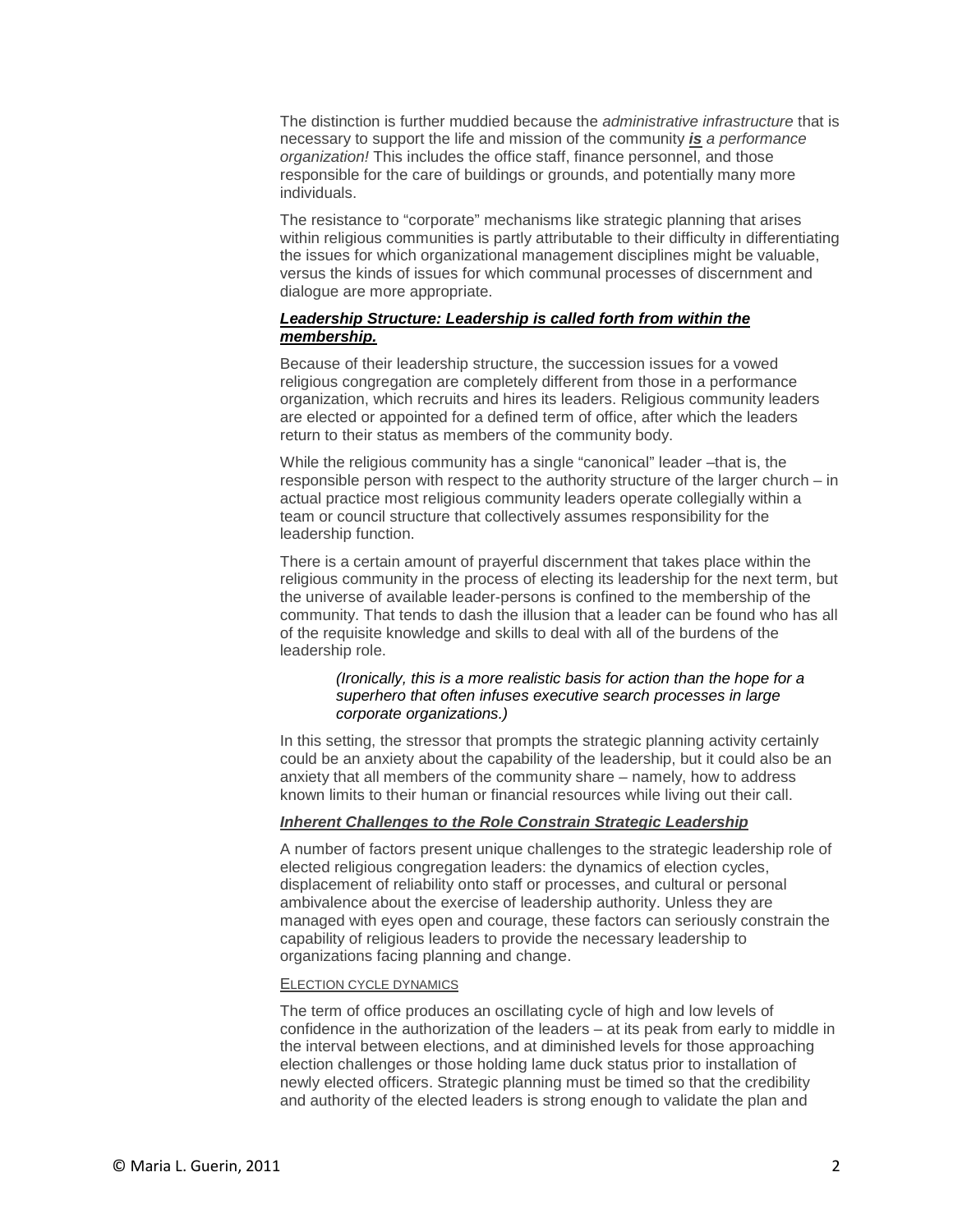strong enough to invest the plan with communal authority past their own term of office.

#### DISPLACEMENT OF RELIABILITY ONTO STAFF

A second challenge is that systems with elected leaders are sometimes characterized by secondary staff structures with great influence. Perhaps as a reaction to the experience of fluctuating levels of leadership authority, organizations with elected leaders may develop an over-reliance on professional staff, standing committees, informal networks, consultants, or other parties that are perceived to have more reliable staying power than does the formal leadership cadre.

In such a situation, the process of strategic planning or the consulting resources engaged to lead it may become political footballs.

#### CULTURAL AND PERSONAL AMBIVALENCE ABOUT LEADERSHIP AUTHORITY

Specifically for religious communities, an added dynamic that exacerbates the stress on the leadership function is that some of these groups have strongly collegial and communal cultures that verge on having an antipathy to authority, even in its beneficent character. In such congregations, membership attitudes and behaviors constrain the level of authorization of the formally designated leadership, and make it very difficult for strategic direction or strategic issues to be framed and led by leaders. This is especially true where there has been a past history of oppressive and infantilizing authority. For example, the insistence on equalizing all team roles has the effect of rendering invisible the formal responsibility and service inherent in the role of "President" or "Provincial", a leader role that may only become critical at certain times, such as when under external (or internal) threat.

In these situations, strategic planning can seem attractive as a supposedly neutral vehicle for communal visioning and direction setting. The risk is that planning in that instance will take too long and will represent a much-diffused understanding of the critical challenges and necessary responses. A certain degree of passion, commitment, and voice may be lost.

The internal willingness of persons in leadership to take up their roles is likewise an intangible and critical feature of their strategic effectiveness, especially their capacity to provide reliable containment to others in the organization.

Leaders may fail to exercise the full authority and responsibility invested in their role under the mantra of having a collaborative style or with the stated view that their leadership is to facilitate the leadership of others. There is nothing wrong with a collaborative style, of course – it serves many leaders well under many conditions. The test occurs at those moments when the good of the whole would be best served by the designated leader taking the risk of making a decision or setting a direction. The leader who abdicates this role – as compared with trying to do it but not being very good at it -- has betrayed the organization's members and they usually know it.

This abdication may have a number of unconscious motivations such as fear of censure or catastrophic error. When it happens in faith based organizations such as religious communities, it may also signal that the individual leader may be over-identified with an image of goodness, unable to accept the aggressive dimension of authority and leadership that must be exercised in the service of the common good.

What all of these inherent challenges have in common is that they constrain the leadership container that is responsible for the strategic direction of the organization. *Strategic planning is always a tool, never a replacement for trust in*